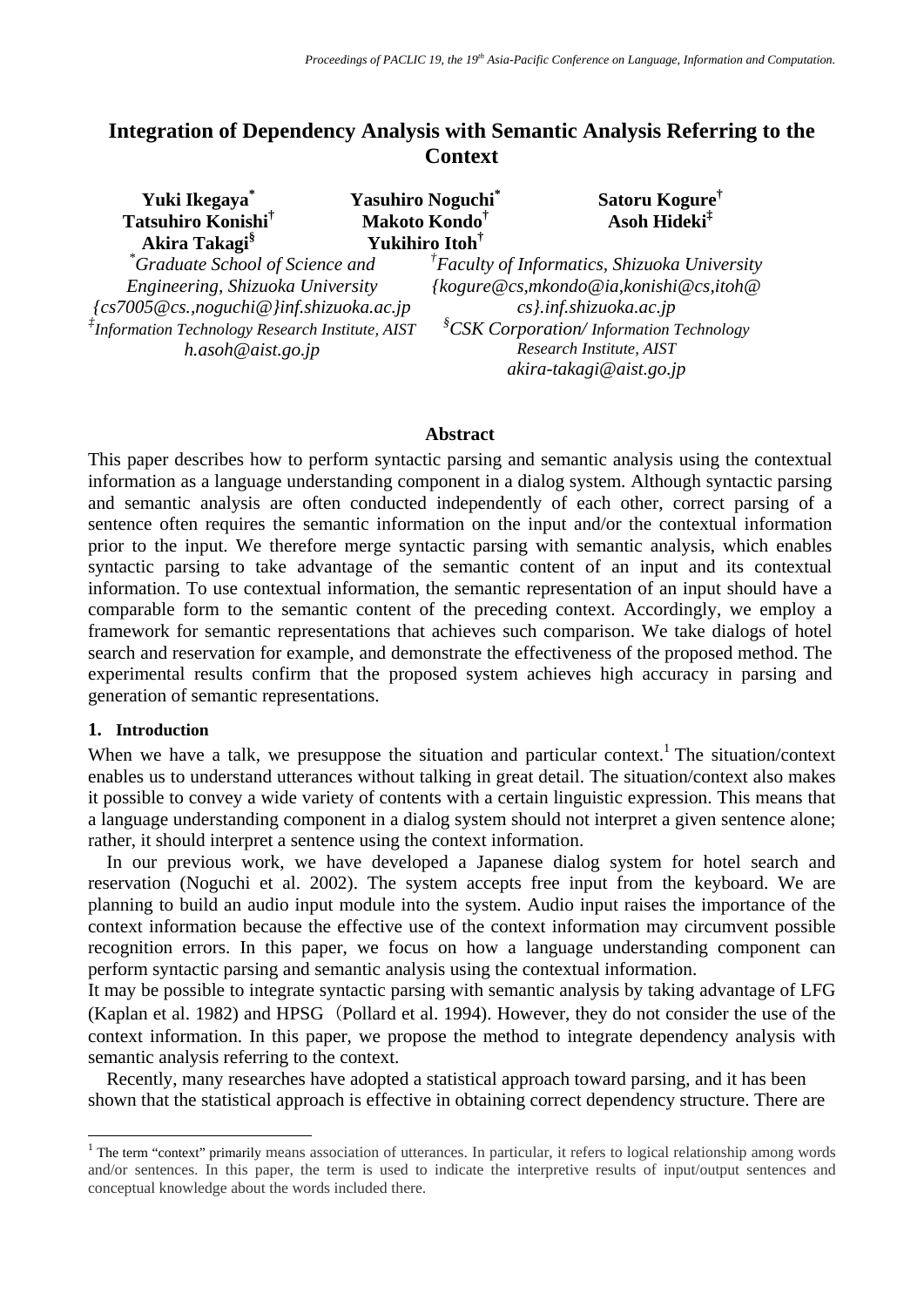some free tools available (e.g. Charniak 2000; Kurohashi 1998; Kudo et al. 2002). In the study of semantic analysis, word sense disambiguation (Charniak 2000) and analysis of case (Harada et al. 2000) have been pursued. The syntactic parsing and semantic analysis, however, are often studied independently of each other though correct parsing of a sentence often requires the semantic information on the input and/or the contextual information prior to the input. Accordingly, we propose a sequential parser that determines syntactic structure based on semantic analysis referring to the context and on relevant statistical information.

## **2. Fundamental Considerations**

## **2.1.Syntactic and Semantic analysis**

Japanese has the property of free word order and it raises the number of possible candidates in parsing a given sentence. If parsing and semantic analysis are performed independently, it is difficult to efficiently reduce the number of the candidates using the semantic/contextual information. If semantic analysis applies to every candidate, the calculation cost may be too high. To reduce the number of candidates using the contextual information, the system process an input word by word and, in each cycle of parsing, it gives a score to each candidate based on grammatical rules and the conformity to the context. In each cycle of parsing, the system generates possible semantic representations by referring to the context. Each representation receives a score and lowscored candidates are filtered out. To use contextual information in the process, the contextual information has to be stored in such a way that it can be formally compared to the semantic content of an input. For example, the system should realize whether an input contains something that has already been denoted in the context. If it does, the system should realize which part in the input has

appeared in the context and how that part has been mentioned.

The next subsection describes the framework for semantic representations which is capable of extracting the semantic content from the context.

## **2.2.Semantic Representations**

Conventional semantic representations do not achieve the goal mentioned above because they inherit syntactic dependency and have as much variety as dependency structures. Take the following sentences for example.

 (1-a) *watasi-wa Tokyo-kara Hamamatsu-no daigaku-ni iku*. (I will go from Tokyo to a university in Hamamatsu.) -> Go (I, Tokyo, a university in Hamamatsu)

 (1-b) *watasi-wa Hamamatsu-no daigaku-ni iku. shuppatsuchi-wa Tokyo da*. (I will go to a university in Hamamatsu. The departure place is Tokyo.) -> Go (I, NIL, a university in Hamamatsu) and Eq (the departure place, Tokyo)

 (1-a) and (1-b) convey roughly the same meaning. Predicate logic gives the two examples the logical forms on the right of the arrowheads, respectively. Transformation from the natural language expressions to the logical forms retains the same dependency. The dependency between *iku* and the three words, *watashi*, *Tokyo* and *Hamamatsu-no daigaku*, is identical to the one between Go and the arguments. The same is equally true of (1-b). In order to judge to the equivalence of (1 a) with (1-b), we need the following specific interpretive rules.

The second argument of Go is the value of a departure place. If the value of the first argument of Eq is a departure place, the value of the second argument of Go and the one in the second argument of Eq are equivalent.

It, however, is not practical give such rules to every type of dependency structures. Semantic representations, therefore, should enable formal evaluation meanings irrespective of the number of sentences to convey a semantic content and the evaluation should not be affected by the types of dependency structures involved in the input.

In short, semantic representations should allow the system to synthesize meanings of several sentences as if they were conveyed in one sentence and they should also enable comparison of semantic contents of sentences. Our semantic representations meet the requirements above.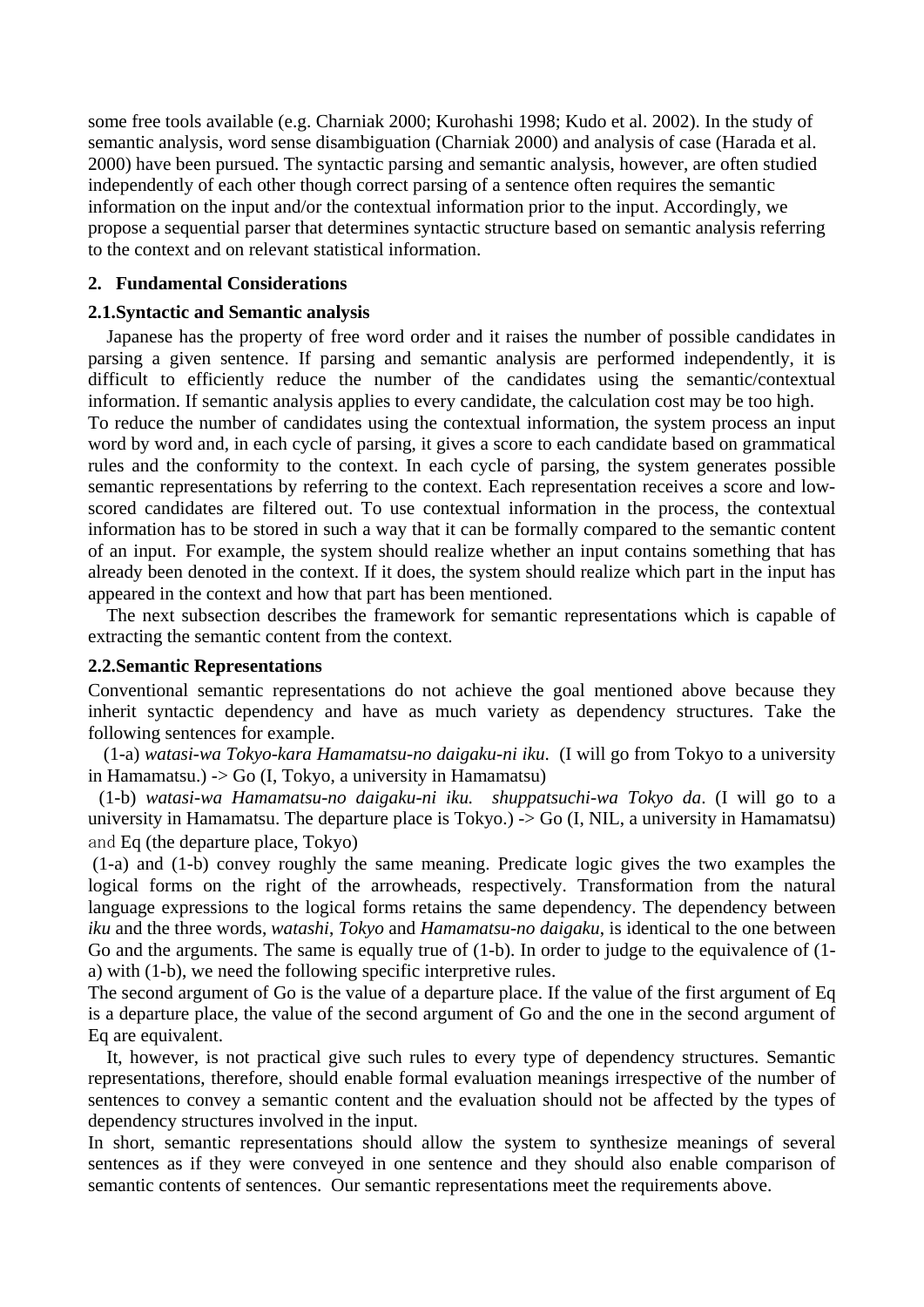Within our framework, any dependency structures in an input sentence are transformed into a single type of dependency structure which contains only one type of predicate, the identifying predicate da/de-aru (a Japanese counterpart to English be). The transformation standardizes any dependency into one between the identifying predicate and its arguments. Semantic representations are derived by transforming every dependency structure in this manner. The transformation is applicable not only to phrase with case particles but also to other kinds of phrases (Takagi et al. 1987).

When a noun is modified by a phrase with an adnominal particle, the entire phrase can be transformed into the form with the predicate *da/de-aru*: "an attribute of the entity is its value".

Adjectives and adverbs have the property to designate the value of some attribute involved in an entity and an event, respectively in Figure 1. Consequently, dependency structures containing them can be transformed into the form "an attribute is a value" in Figure 2. The sentence in (1-a), for example, is transformed as in Figure. 3.

We have defined concepts which would appear in dialogs for our system (i.e. hotel search/reservation). The definition is based on example dialogs, books, etc. We have examined what kinds of entities and events would appear in the relevant domain, and what types of attributes should be defined for the entities and the predicates denoting the events. The attribute nouns are put into a concept hierarchy based on their super-sub/whole-part relations. Comparison of meanings of phrases/clauses is performed by comparing attribute nouns based on the concept hierarchy.

Figure 4 shows the semantic representations of (1-a) and (1-b). The comparison between the attribute-value pairs enables evaluation of the synonymity without any specific interpretive rules.

Although the value of the event attribute *ido-kiten* (source of movement) in the semantic representation of *ido-koui* (Go) is NIL in (1-b), the system identifies it as Tokyo based on the supersub relation between *ido-kiten* and *shuppatsuchi*. Accordingly, the value of *ido-kiten* in (1-b) is judged as equivalent to the one in (1-a).

By comparing every attribute-value pair in this manner, (1-a) is judged as equivalent to (1-b). The comparison of attribute-value pairs is not affected by whether the relevant attributes are mentioned in one sentence or in more than one sentence. Thus, the interpretation is not affected by the number of sentences that denotes a certain semantic content.



**Figure1**: Transformation of dependency structure

| event/entity attribute 1                                | value 1   |
|---------------------------------------------------------|-----------|
| event/entity attribute 2                                | value 2   |
| $\ddot{\phantom{0}}$<br>event/entity attribute <i>m</i> | value $m$ |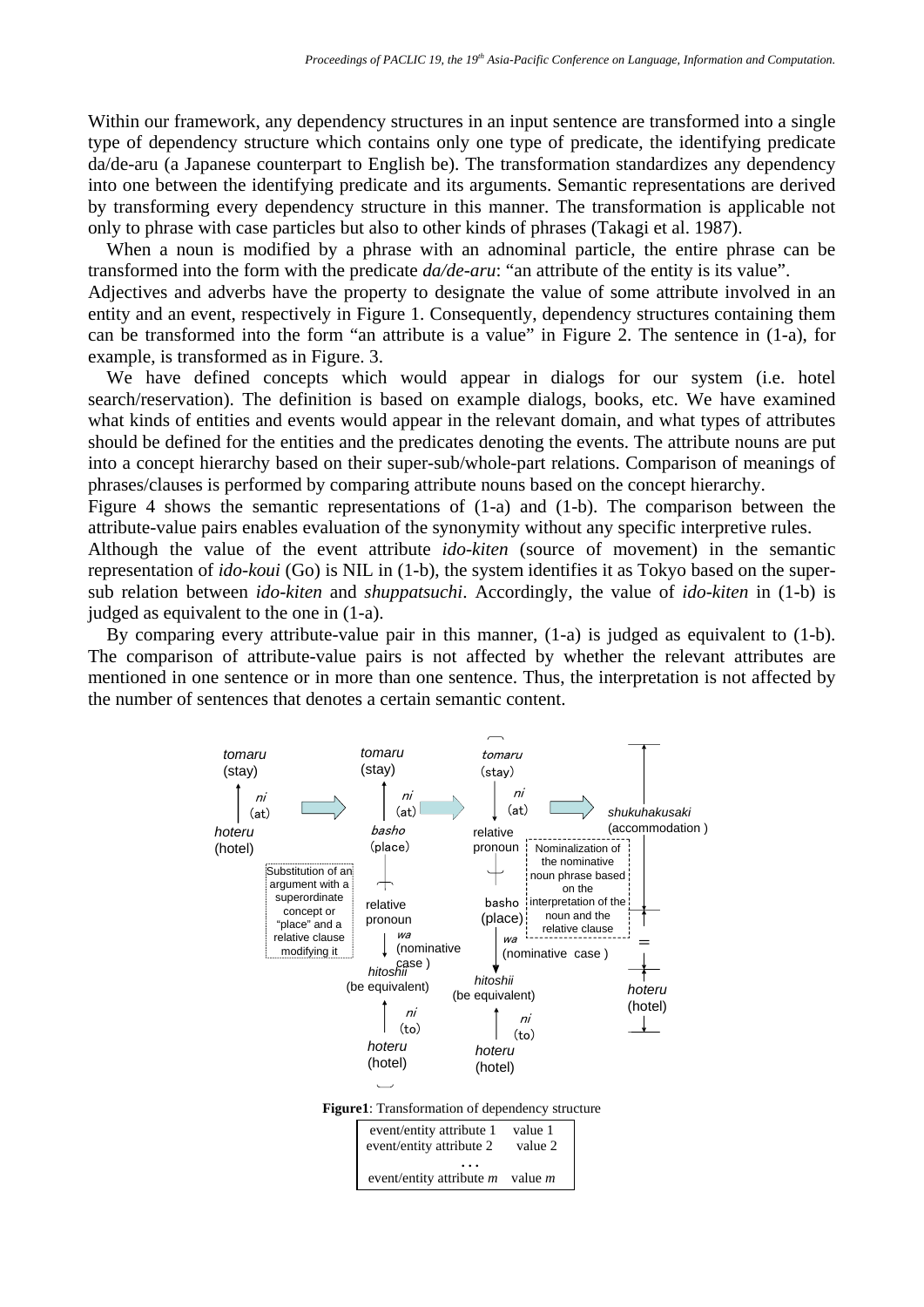#### **Figure2**: Semantic Representation of Predicate



**Figure 3**: Transformation to Semantic representation



**Figure 4**: Semantic Comparison

#### **2.3.Reference to the Context**

 $\overline{a}$ 

The comparison of attribute-value pairs achieves the reference to the context.

Suppose that we compare a pair "attribute  $A = a$ " with another pair "attribute  $B = b$ ". When the attribute A and the value a are identical with B and b, respectively, the pairs are judged as denoting the same meaning, which is illustrated in Figure 5.

Figure 6 shown the case in which the attribute A, and the value are in super-sub relation with B and b, respectively. In this case, the input is regarded as relevant to the context. When one attribute is a primary attribute and there is another attribute which is a sub-attribute to the former in Figure 6, the input is judged as consistent to the context. $<sup>2</sup>$ </sup>

 $2$  When the value of an attribute is dependent on the value of another attribute, we call the former a primary attribute and the latter a sub-attribute. If hotel rates are dependent on the room type and on whether breakfast is included, the attribute "hotel rate" is a primary attribute and the attributes "room type" and "accommodation plan" are sub-attributes. If an input contains either a primary attribute or the sub-attribute and the context involves the other, the input can be regarded as involving something that affects or is affected by the context.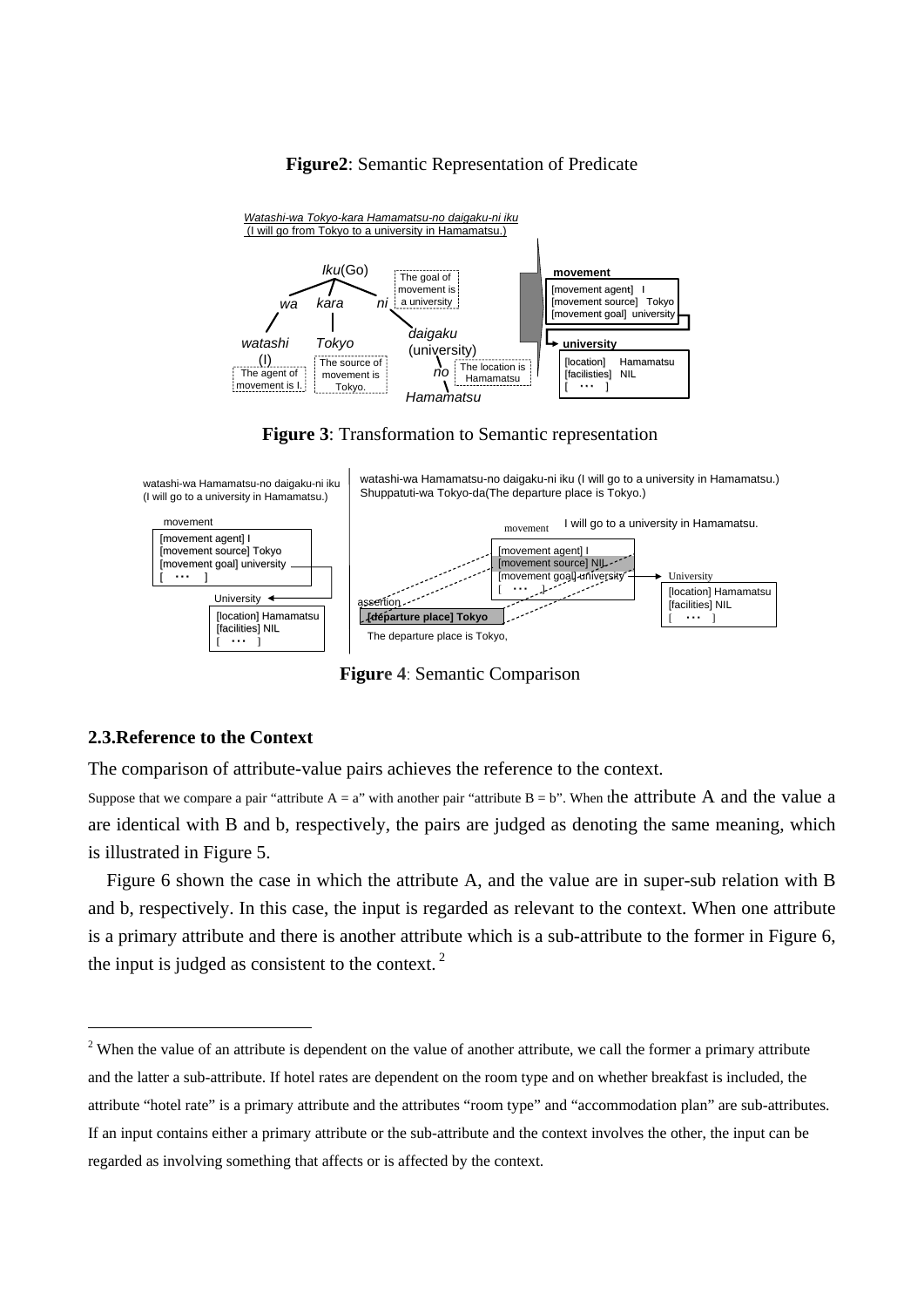







**Figure 6**: Comparison of attribute-value pairs (2)

In referring to the context, we should delimit the scope of the reference. This is because the calculation cost for the search in the context may be extremely high if the entire context is always the scope of reference.

In general, a phrase with a topic particle -wa or a nominative particle –wa indicates a shift of topic, and the generalization holds true for dialogs about hotel search and reservation (Noguchi et al. 2002).

Accordingly, reference to the context goes back to either of the followings.

To a word with a topic particle -wa

To a word with a nominative particle –wa

When the last word with –wa in the context (W1) and the word with –wa immediately preceding W1-are in a whole-part relation where W2 contains W1, the scope is extended to the sentence containing W2.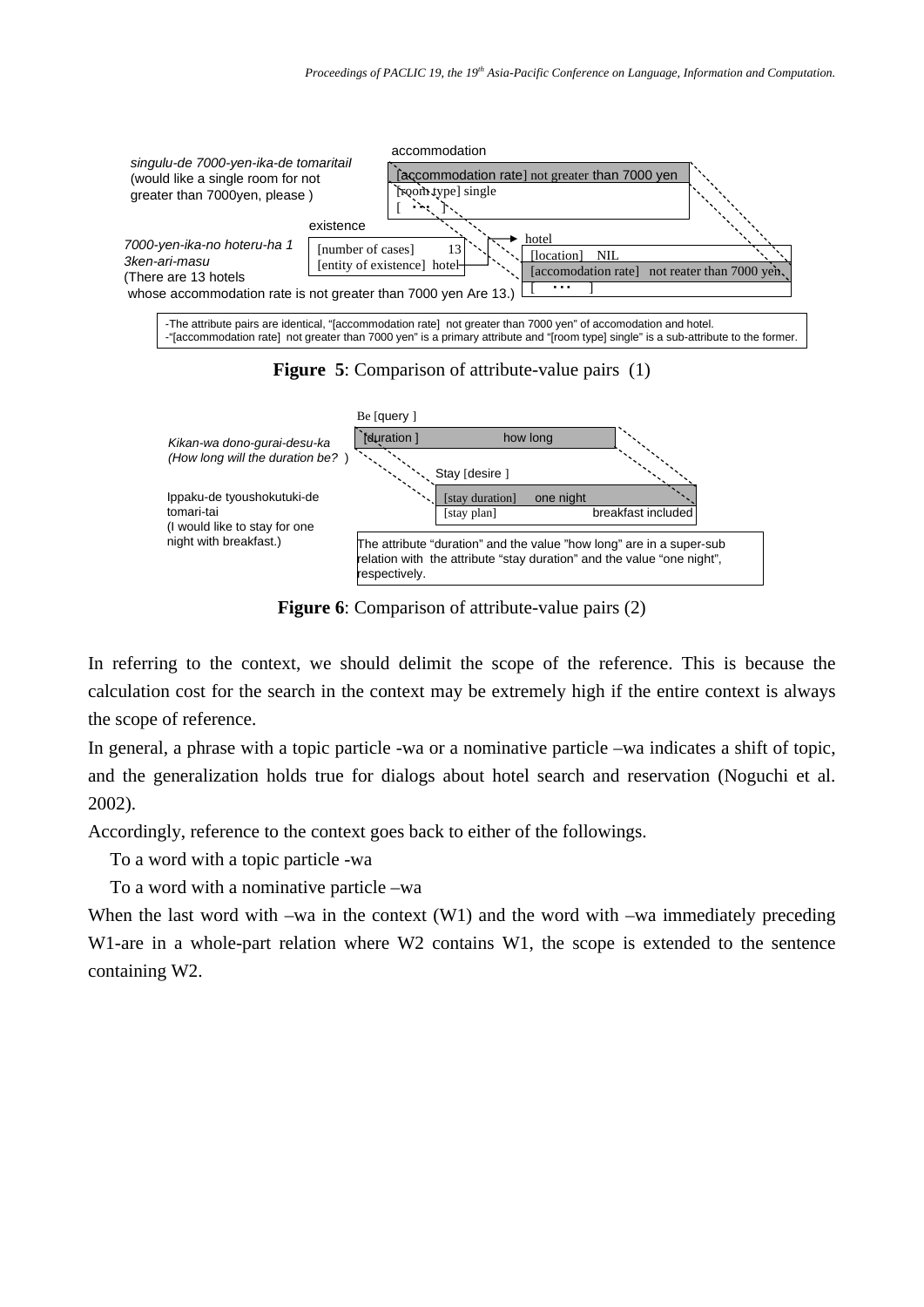## **3. Integration of Syntactic and Semantic Analyses**

#### **3.1.Processing algorithm**

Syntactic and semantic analysis proceeds from the sentence initial morpheme to the sentence final one. The system picks up a morpheme and retrieves the relevant concept from a frame dictionary which contains frames associated with concepts. Figure 7 is the entire processing flow.

Frames in the frame dictionary contain knowledge in the form in Figure 1, lexical entries, parts of speech, conjugations, and classes of concepts. Syntactic and semantic analysis processes all concepts by using stacks. A retrieved concept receives parsing and semantic analysis with the top concept in a stack. The parsing and semantic analysis are recursively applied to every element in the stack to generate partial dependency trees and associated semantic representations. Since crossing dependency is generally prohibited, if the retrieved concept does not have dependency with some concept in the stack, the process in the stack is finished there.

Syntactic parsing uses rules of dependency grammar based on parts of speech. When a retrieved concept and the top concept in a partial tree may have dependency from the syntactic view point, they are given semantic analysis.

Semantic analysis is based on semantic selectional restrictions and determines in which attribute in the semantic representation the dependent concept should be stored.

If there are several candidate attributes to store the dependent concept, every candidate tree/semantic representation is generated separately. In order to avoid the explosion of candidates, attribute-value pairs generated from a retrieved concept is compared with attribute value pairs in partial trees in the stack and the context. The comparison with partial trees is performed only if the retrieved concept has dependency with the tree. The reference to the context goes from the last sentence to the beginning of the dialogue.

A candidate semantic representation receives a point if there is an attribute-value pair relevant to the generated attribute-value pair in the context. The process proceeds to the end of the sentence word by word and generates semantic representations, retaining candidates given higher scores.

Relevant statistical information is extracted from the corpus dialogs about hotel search and reservation (200 sentences, 22 dialogs) by examining what kinds of dependencies are included in the corpus. First, we investigated which content word depends on which content word via which kind of dependency. The statistical information used in our system is derived from the following equation, where *hi*, *hj* and *ri* indicate the root form of a depending content word, the root form of a depended content word and the type of dependency between them, respectively.

$$
P(hi \xrightarrow{ri} hj \mid hi, ri) = \frac{C(hi \xrightarrow{ri} hj, hi, hj, ri)}{\sum_{x} C(hi, x, ri)}
$$

The equation gives us the probability that *hj* is the depended word when *hi* depends on another content word in the dependency *ri*. The uses this information every time it generates a dependency between content words. The relevant score is raised if the dependency has the probability greater than a designated threshold.

| <b>Table 1:</b> Types of dependencies                           |
|-----------------------------------------------------------------|
| a depending word has an adnominal form                          |
| a depending word has an adverbial form                          |
| a dependency via a conjunctive particle                         |
| a depending word is an adnominal word                           |
| dependencies via case particles (wa, ga, kara, made, de, e, ni) |
| a dependency via an adnominal particle no                       |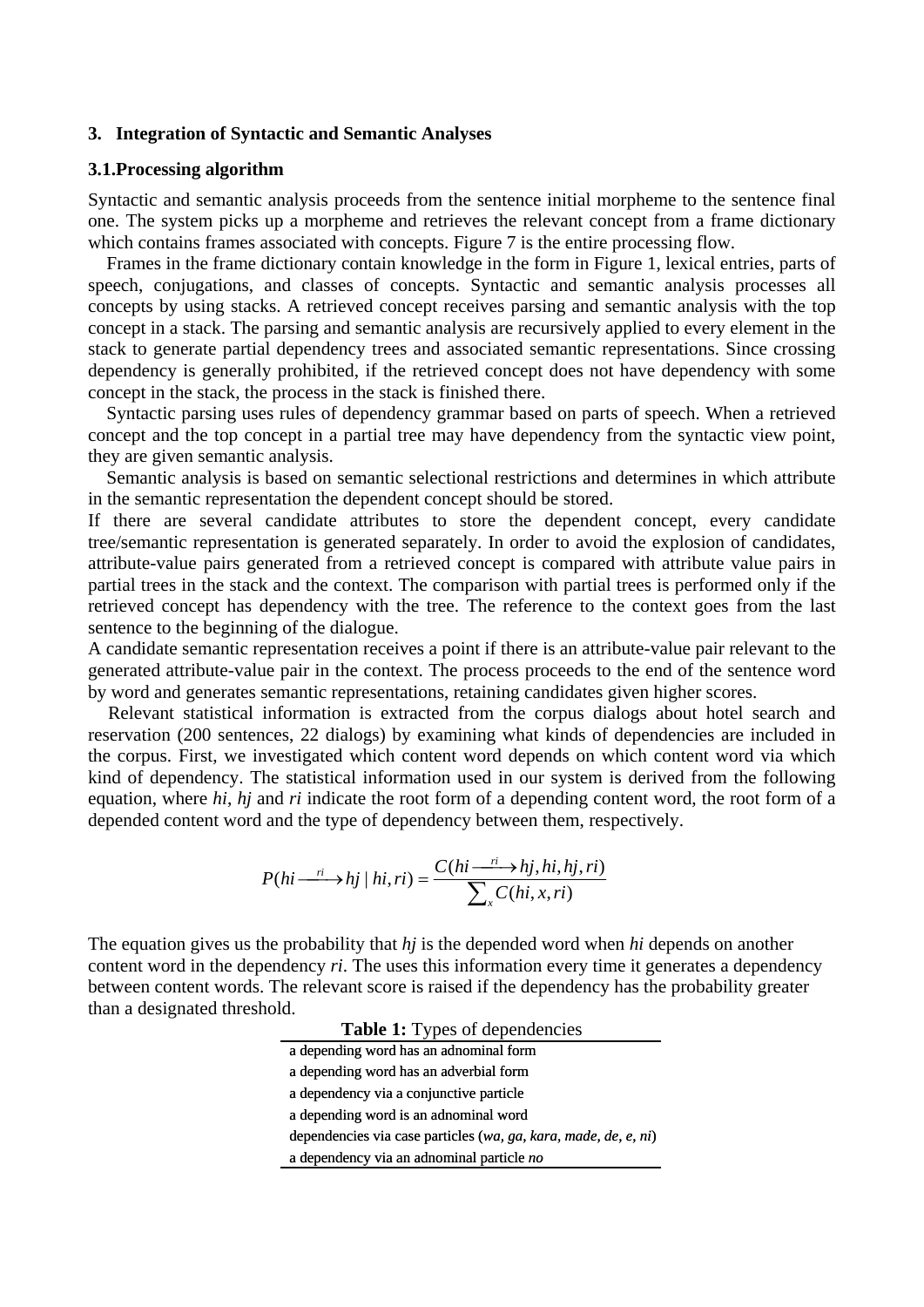Figure8 shows generation process of semantic representations for the sentence *keshiki-no yoihoteru-ga ii-na* (I prefer a scenic hotel).Although the representations are depicted in a simply form, the elements in the stacks are actually semantic representations in the form of attribute-value pairs. After the string keshiki-no yoi (be scenic) is processed, the candidates (a) and (b) are generated. *Kesiki-no* modifies *yoi* in (b) but it doesn't in (a). Then, *hoteru* (hotel) is analyzed. If grammatical rules judges that *hoteru* may modify the top element in the stacks (*yoi*) they may have dependency. Therefore, the process generates candidates in which *hoteru* modifies *yoi* and candidates where it doesn't. If a couple of concepts may modify a retrieved concept, the process above is repeated recursively.



**Figure8**: Aanalytic process of the phrase, *kesikki-no-yoi-hotel*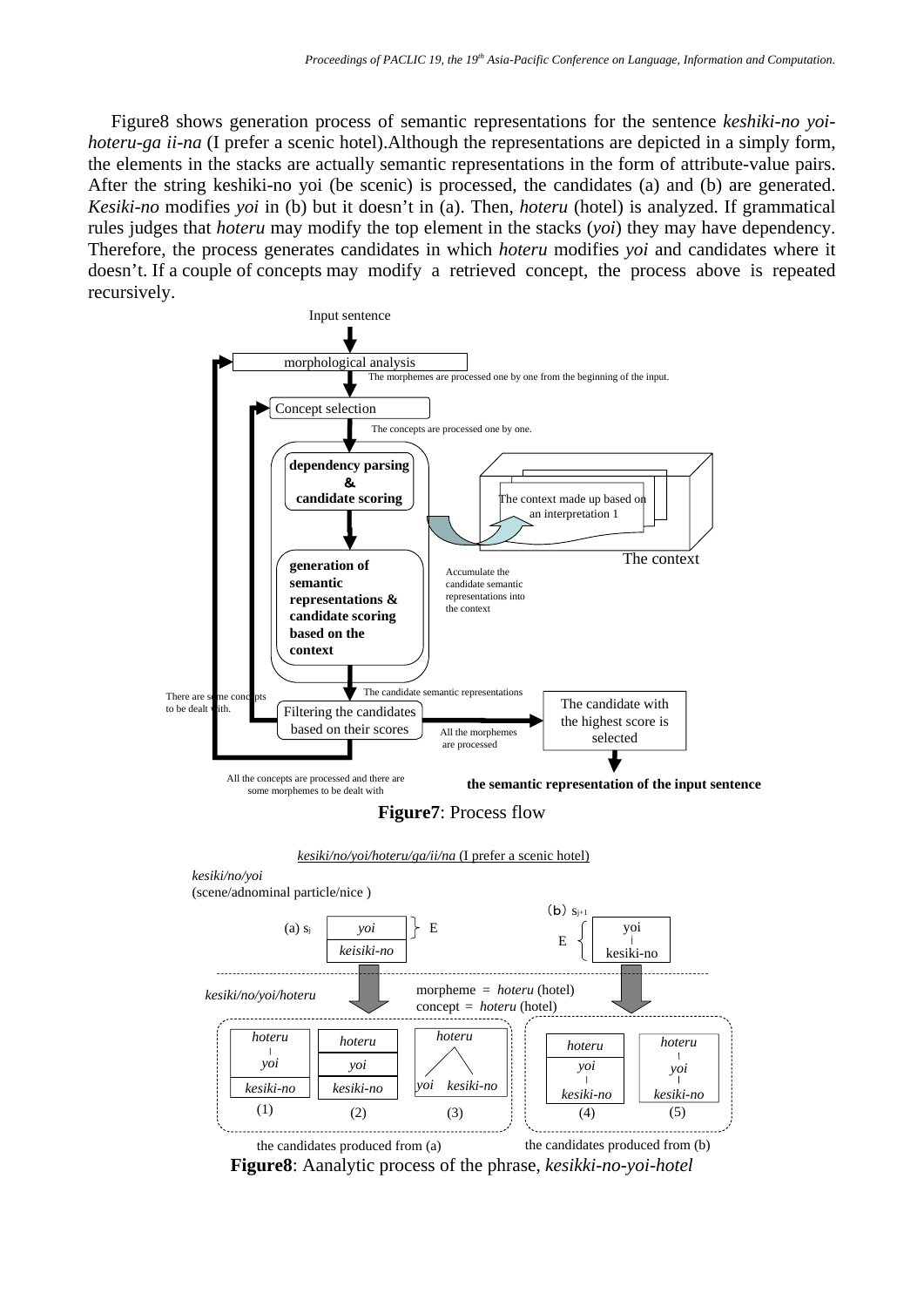#### **3.2.Assignment of Scores**

In scoring each candidate, we employ context-free criteria and context-dependent criteria in Table 2. The score of a candidate is given by adding the context-free score and the context-dependent score. The context-free criteria involve grammatical criteria, (s1-3) (e.g. a ban on long dependency), statistical criteria, (st0), and semantic criteria independent of the context, (c1-6) (e.g. selectional restriction between a verb and its arguments). We tentatively define a weight of each criterion as follows: context-dependent criteria  $(+3)$  > context-free semantic criteria  $(+2)$  > grammatical criteria and statistical criteria  $(\pm 1)$ . This is partly because we do not have a corpus big enough to determine a precise weight of each criterion. (The criterion, (g1), deduces a point (-1). The reason comes from the fact that the Japanese language generally prefers shorter dependency for longer one.)

Many of the context-dependent criteria are based on whether an attribute-value pair is found in the context. The criterion (c1) raises a score when a generated attribute-value pair conforms to another attribute-value pair (i.e. when they are in a super-sub or whole-part relation. The criteria (c2) and (c3) are based on the relationship between attribute-pairs in a noun and attribute-value pairs in a predicate of an adnominal clause. The criterion (c2) raises a score when a pair in a noun conforms to another pair in a predicate of an adnominal clause. The criterion (c3) does the same operation when a noun concept could be regarded as the value of an attribute in the modifying predicate. The criterion (c4) raises a score when one of the attribute-pairs in question is a primary attribute and the other is a sub-attribute associated with it.

The criteria (c5) and (c6) disambiguate polysemic/homophonic words. When the system finds the same concept as a retrieved concept, it raises a relevant score. When the system receives a morpheme, it extracts every concept associated with the morpheme. (c5) and (c6) then plays a role if the morpheme is polysemic/homophonic. As for noun concepts, a score is also raised when the context contain another concept in the same semantic class as a retrieved noun concept.

|                                       | g1   | The dependency is longer than the shortest possible dependency. (This is not applied when a<br>depending phrase is introduced by a topic particle wa.)                                                         | Deduce points |
|---------------------------------------|------|----------------------------------------------------------------------------------------------------------------------------------------------------------------------------------------------------------------|---------------|
|                                       | g2   | A linking word (bound morpheme) connecting two content words conforms to a linking word<br>Add points<br>designated in the concept dictionary.                                                                 |               |
| context-free $ g3\rangle$<br>criteria |      | A concept denoting a unit has dependency with a concept denoting the value (e.g. when the concept<br>"yen" has dependency with the concept "7,000").                                                           | Add points    |
|                                       |      | st0 Dependency between given two words frequently appear in the corpus.                                                                                                                                        | Add points    |
|                                       | ls 1 | An attributes of an adjective/adverbial adjective matches with an attribute of the modified noun; an<br>attribute of an adverb matches with an attribute of the modified words (i.e. verbs, adjectives, etc.). | Add points    |
|                                       | ls2  | Coordinated nominal concepts belong to the same semantic class.                                                                                                                                                | Add points    |
|                                       | ls3  | Two words in dependency has a super-sub/whole-part relation.                                                                                                                                                   | Add points    |
| context-<br>dependent<br>criteria     | lc1  | A generated attribute-value pair matches with an attribute-value pair in the context.                                                                                                                          | Add points    |
|                                       | c2   | An attribute-value pair in a clause modifying a noun concept matches with an attribute-value pair in<br>the noun concept.                                                                                      | Add points    |
|                                       | lc4  | A noun concept modified by an adnominal clause can be interpreted as the value of an attribute of a<br>predicate in the modifying clause.                                                                      | Add points    |
|                                       | lc4  | A generated attribute-value pair and an attribute value pair in the context have the relation between a $\vert$ Add points<br>primary attribute and a sub-attribute.                                           |               |
|                                       | lc5  | A concept being processed has already appeared in the context.                                                                                                                                                 | Add points    |
|                                       | lc6  | The context has a proper name which belongs to a sub-class of a common noun being processed.                                                                                                                   | Add points    |

**Table 2**: Scoring criteria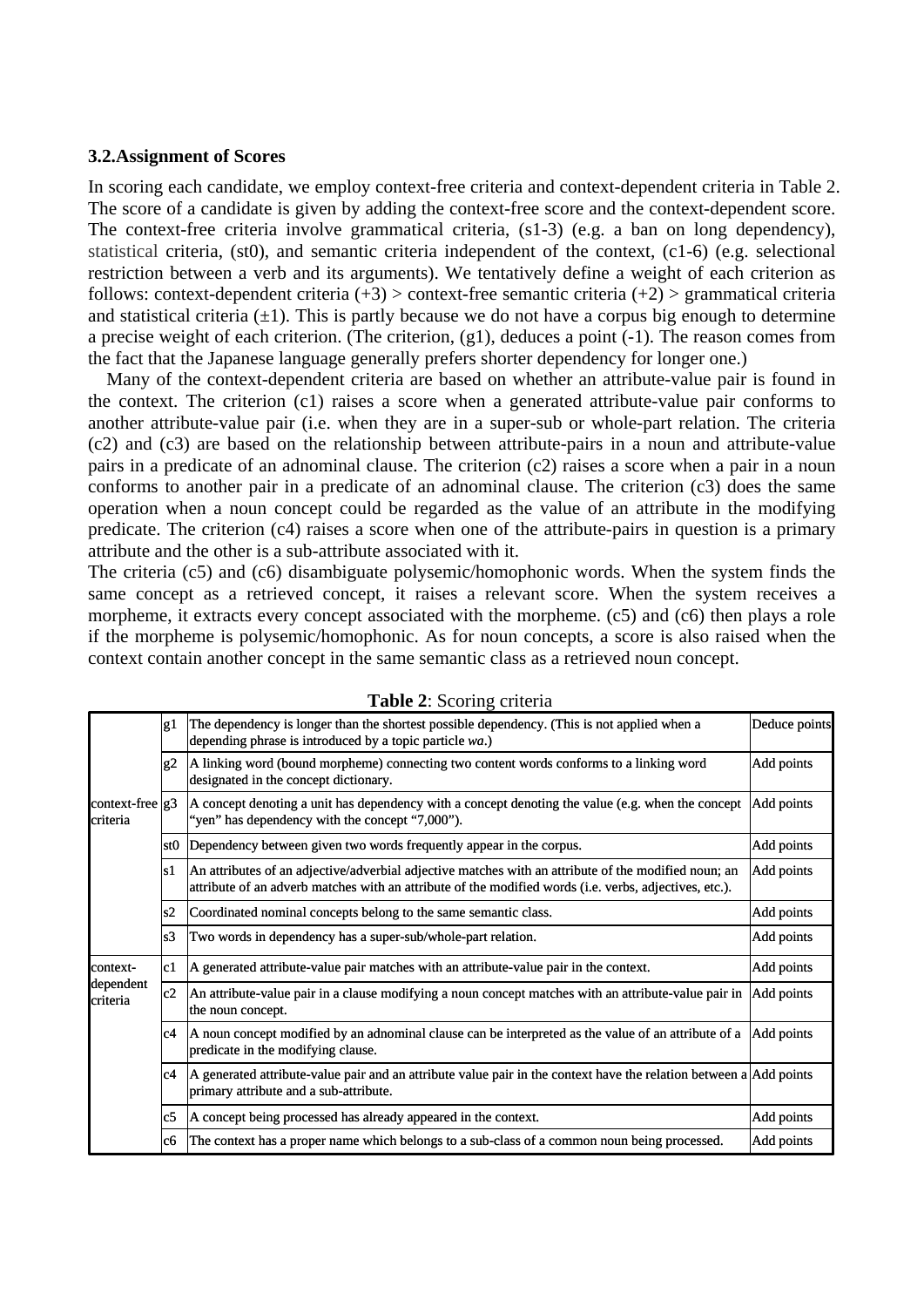



**Figure9**: Disambiguation of modification relation

Figure 9 shows an example in which the system disambiguates possibly ambiguous dependency structure. The sentence (3-c) *Kono-tikaku-no tizu-o utte-iru mise-o osiete* is two-way ambiguous if we ignore the context. The phrase *kono-tikaku-no* (around here) may modify either *mise* (shop) or *tizu* (map). In the former case, the sentence would mean "Can you tell me a shop around here that sells a map?" and, in the latter case, it would mean "Can you tell me a shop that sells a map around here?" If (3-a) is contained in the context, the former should be the case. If (3-b) appears in the context, on the other hand, the latter should be the case. In either case, our context-dependent criteria give a higher score to a candidate which contains the same attribute-value pair as the one in the context. Figure 9 illustrates the former case, in which the relevant phrase should be interpreted as modifying the farther noun (i.e. *mise*).

## **4. Evaluation**

## **4.1 Experimental design**

We evaluated the proposed method by using dialogs about hotel search and reservation. The dialogs were collected from seven subjects, who are graduate and undergraduate students majoring in computer science. The experiment was designed as follows.

- Two of the subjects engaged in a conversation in which one played a role of a guest looking f or a hotel and the other played a role of an operator who actually makes hotel search/reservation for the guest.
- The conversations were made in a non-face-to-face environment; that is, the subjects could not use non-verbal information like gestures. There were no restrictions imposed on words and sentence styles used in the conversations.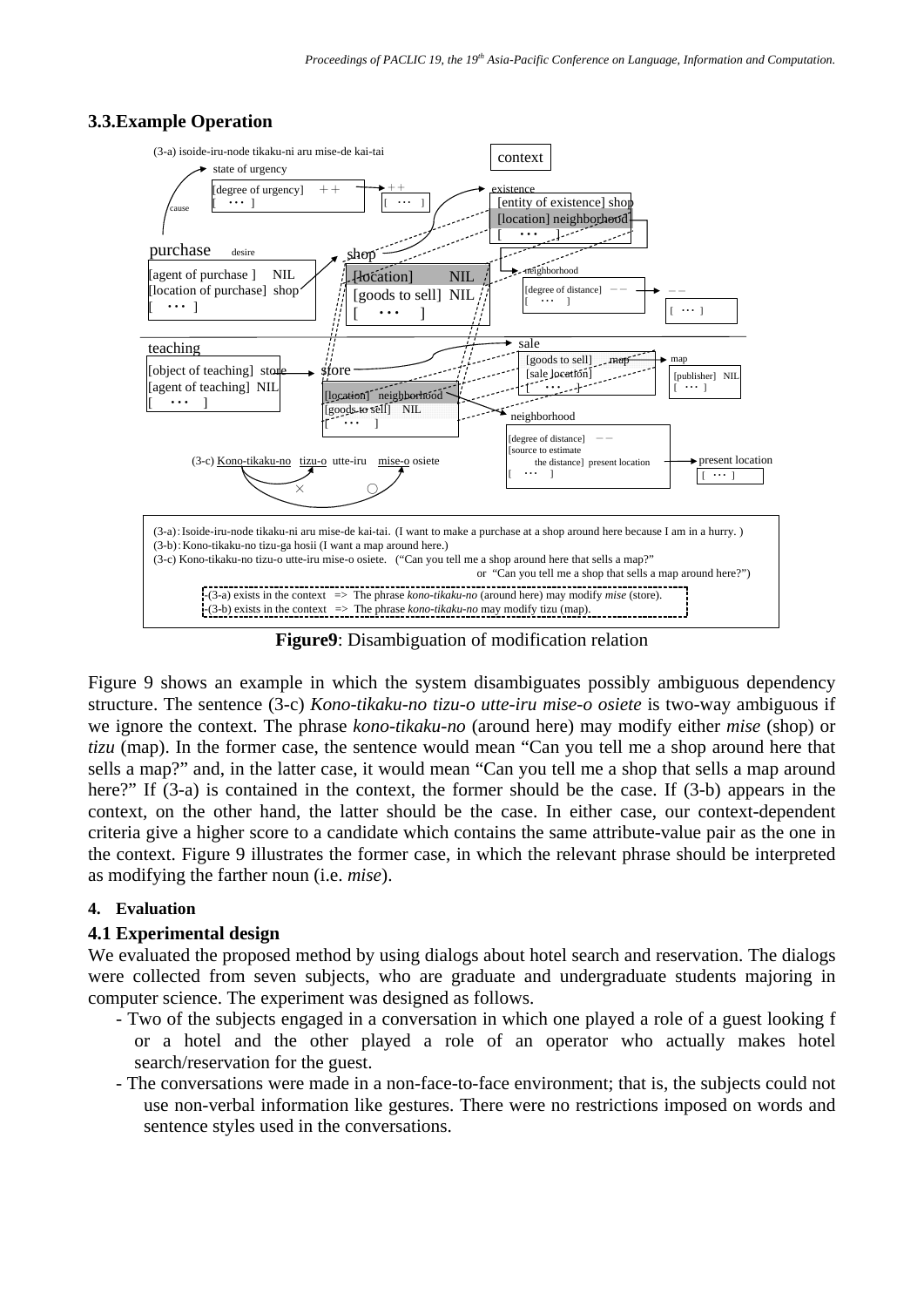- We prepared five different situations for hotel search/reservation, and randomly assigned one of them to a pair of the subjects. The pair were asked to make a conversation in which the guest looks for a hotel designated in the assigned situation.

| Table 3: experimental data |          |          |  |  |
|----------------------------|----------|----------|--|--|
| Collected daialogs         |          | 24       |  |  |
| <b>Utterances</b>          | Guest    | 667(746) |  |  |
| (Sentences)                | Operator | 723(904) |  |  |
| Subjects                   |          |          |  |  |
| Sentences to be analyze    |          |          |  |  |

Table 3 shows the number of collected utterances and the related figures. The evaluation was made based on the 667 utterances (746 sentences) made by the guests because the dialog system plays a role of an operator. We made some modifications to the 746 sentences. The modifications included rewriting extremely informal spoken style into written style, deletion of fumbling and/or rephrasing, rewriting of regional dialects into standard expressions, and so on. We further excluded sentences made up of less than three free morphemes. The excluded sentences include "Hai (Yes)", "Onegai-shimasu (Do it, please)", "Ee (Yah)," "So-desu (You are right)", and so on. The remaining 200 sentences were examined based on the following two criteria.

(1) Did the system correctly parse input sentences?

(2) Did the system generate correct semantic representations?

When the system processed an input sentence, we manually gave the system correct semantic representations composing the associated context. We then manually checked whether the system generated correct dependency structure and semantic representations. The frame dictionary and the concept hierarchy used in the evaluation had been prepared before the experiment without referring to the experiment data.

## **4.2 Discussion**

| <b>Table 4:</b> Accuracy of parsing (%) |                          |    |                                      | <b>Table 5:</b> Accuracy of semantic analysis (%) |    |  |
|-----------------------------------------|--------------------------|----|--------------------------------------|---------------------------------------------------|----|--|
|                                         |                          |    | <b>KNP</b> Cabocha   Proposed Method | Without context   57                              |    |  |
| Without context 83                      |                          | 82 |                                      | With context                                      | 64 |  |
| With context                            | $\overline{\phantom{0}}$ |    |                                      |                                                   |    |  |
|                                         |                          |    |                                      |                                                   |    |  |

G1: *16-ji-yori mae-ni nimotu-o azuka-tte morae-masu-ka*? (Can I leave my luggage before 16:00?) O1: *hai deki-masu*. (Yes, you can.) G2: *nimotu-no tyekkuauto-o-sita ato-no azuke-mo kanou-desu-ka*? (Can I leave my luggage after I check out?)  $\times$   $\sim$   $\circ$ 

**Figure10**: Determination of longer dependency based on the context.

Table 4 shows the result of parsing. When the system was given the relevant context, the accuracy increased by about 2 % compared to the parsing result without the context. The result confirms the effectiveness of using the context in parsing. Table 4 also shows the result of parsing by two other parsers which do not refer to the context, for comparison. Our system achieved a higher accuracy than the two parsers because out system has components (the concept dictionary, etc.) made specifically for hotel search/reservation. The contextual information raised the accuracy because it helped the system to assign a higher score to a candidate containing a longer dependency than to a candidate containing a shorter dependency. Table 4 indicates the accuracy of the system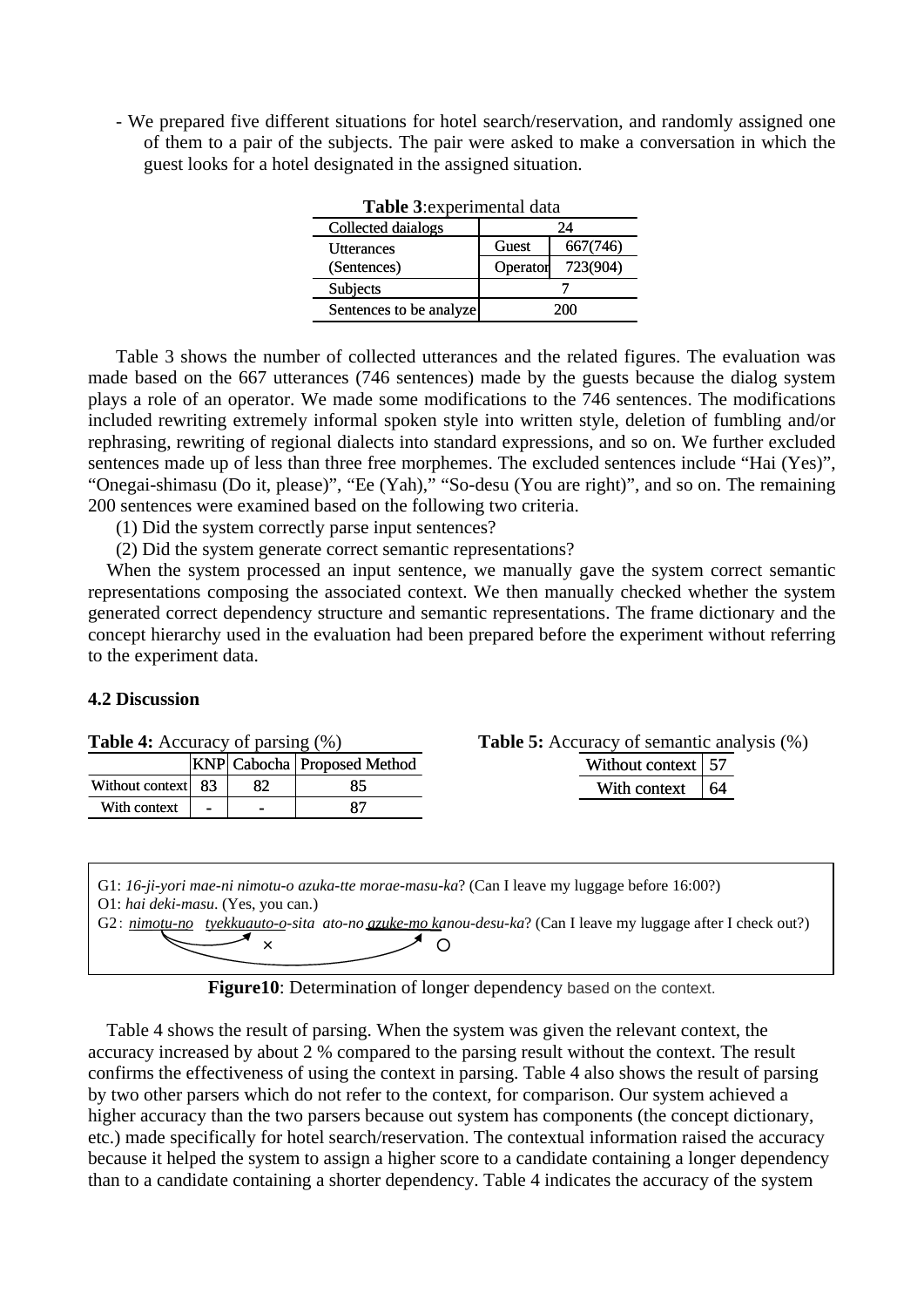where the system assigned the highest score to a unique candidate and the candidate had the correct dependency structure. Figure 10 shows an example involving a longer dependency that the system successfully obtained. In this example, the context contains an attribute-value pair "object to be left = baggage" and the system gives a higher score to the long dependency based on the attribute-value pair in the context.

Table 5 shows the accuracy where the system gave the highest score to a unique candidate, which was made up of correct semantic representations. When the system did not refer to the context, the accuracy was 57% (114/200). Reference to the context raised the score to 64% (128/200). It confirms that reference to the context is effective not only in parsing but also in generating correct semantic representations. Reference to the context helps the system to assign a higher score to a candidate involving correct semantic representation. Take a phrase "ikura-no hoteru (literally "how much hotel") for example. Since the concept *hoteru* has more than one attribute associate with rate (e.g. hotel rate, parking rate, etc.), the system generates attribute-value pairs like "hotel rate  $=$  ?rate" and "parking rate  $=$  ?rate". By referring to the context, the system obtains the correct semantic representation which involves the correct attribute-value pair that also appears in the context.

The system failed in generating correct dependency structure and/or semantic representations in some examples even when it referred to the context. One typical example involves meta-utterances referring to action took in the conversation.

(U3) Basu-no jikoku-hyo-o sakihodo itta denwa-bango-e okutte-kudasai.

(Please send the bus schedule to the phone number mentioned previously.)

In order to generate the candidate in which *jikoku-hyo-o* (bus schedule) has dependency with *okuru* (send), it is necessary to identify the subject/agent of *itta* (mentioned) and to understand who said what at which phase in the conversation. Another typical example does not require the context for disambiguation but the disambiguation requires more knowledge than our system currently has.

(U4) X hoteru-no kuruma-de iku iki-kata-o oshie-te

(Tell me how to get to X Hotel by car.)

In (U4), *X hoteru* (X hotel) has dependency not with *kuruma* (car) but wih *iki-kata* (how to get to). In order to obtain the correct dependency, the system must have knowledge that customers may go to a hotel by car, bus, taxi, etc. This kind of ambiguity would be solved by describing relevant knowledge in the concept dictionary in the same form as the context.

#### **5. Conclusion**

We proposed the framework to analyze sentences by integrating dependency analysis with semantic analysis referring to the context. This method sequentially generates semantic representations and compares attribute-value pairs in input and the context. It has been confirmed that the method is helpful to resolve syntactic/semantic ambiguity.

The most significant feature of this method is that it does not require complicate inference rules in using context information. This is achieved by making up the context with stable semantic representations. The system needs a framework for keeping more than one interpretation and making a natural response because not every input can be disambiguated. When the context information is not sufficient to disambiguate an input, the system needs to use knowledge about the entities/events mentioned or knowledge about the domain of the dialog. How to use such knowledge remains one of the issues in the future research.

## **6. References**

Charniak, E. 2000. A Maximum-Entropy-Inspired Parser, *Proceedings 1st Meeting of the North American Chapter of the Association for Computational Linguistics*, pp. 132–139.

Harada, M., and Mizuno, T. 2000. Japanese Semantic Analysis System SAGE using EDR. *The Japanese Society for Artificial Intelligence*, Vol. 16, No. 1, pp. 85–93, 2000(in Japanese)